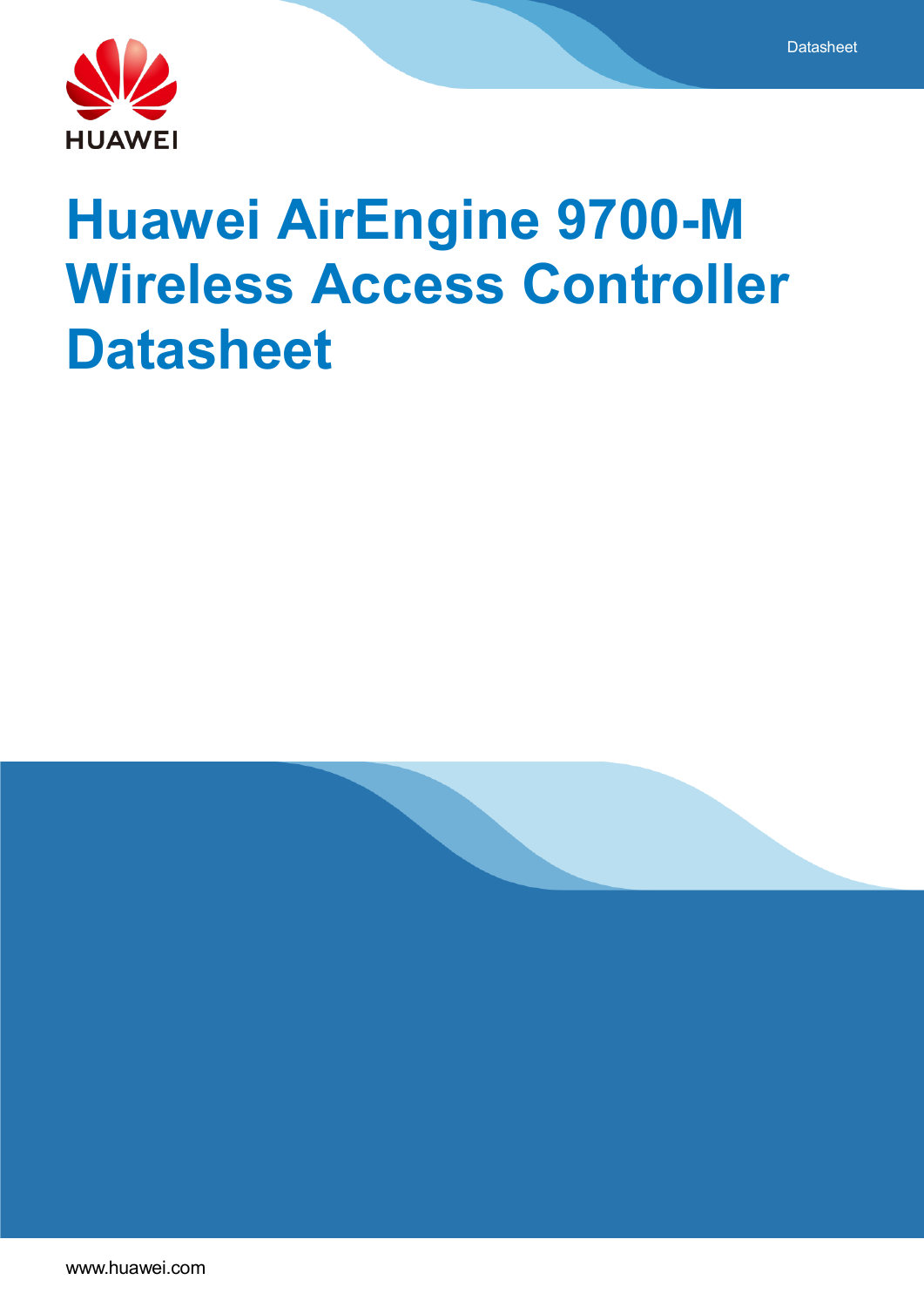# **Product Overview**

The AirEngine 9700-M is a high-specification wireless access controller (AC) for medium- to large-sized enterprise campuses, enterprise branches, and school campuses. The AirEngine 9700-M can manage up to 2048 access points (APs) and provide up to 20 Gbps forwarding performance. It features high scalability and offers users considerable flexibility in configuring the number of managed APs. When used with Huawei's full series 802.11ax, 802.11ac and 802.11n APs, The AirEngine 9700-M delivers an adaptable solution for medium to large campus networks, enterprise office networks, wireless Metropolitan Area Network (MAN), and hotspot coverage.

Huawei AirEngine 9700-M wireless access controller



# **Product Features**

#### **Large-capacity and high-performance design**

- The AirEngine 9700-M is capable of supporting medium and large campuses with up to 2048 APs.
- Provides 2 x 40GE optical interfaces, 12 x 10GE optical interfaces and 16 x GE electrical interfaces, supporting up to 20 Gbps\* forwarding performance.

### $\Box$  Note

*One 40GE port is mutually exclusive with four 10GE ports.*

\**The maximum forwarding performance can be upgraded to 120Gbps(local forwarding)/60Gbps(tunnel forwarding) by upgrading the software version*

### **SmartRadio for AP air interface optimization**

 Load balancing during smart roaming: The load balancing algorithm can work during smart roaming for load balancing detection among APs on the network after STA roaming to adjust the STA load on each AP, improving network stability.

 Intelligent DFA technology: The dynamic frequency assignment (DFA) algorithm is used to automatically detect adjacentchannel and co-channel interference, and identify any 2.4 GHz redundant radio. Through automatic inter-AP negotiation, the redundant radio is automatically switched to another mode (dual-5G AP models support 2.4G-to-5G switchover) or is disabled to reduce 2.4 GHz co-channel interference and increase the system capacity.

 Intelligent conflict optimization technology: The dynamic enhanced distributed channel access (EDCA) and airtime scheduling algorithms are used to schedule the channel occupation time and service priority of each user. This ensures that each user is assigned relatively equal time for using channel resources and user services are scheduled in an orderly manner, improving service processing efficiency and user experience.

#### **Various roles**

 The AirEngine 9700-M has a built-in Portal/AAA server and can provide Portal/802.1X authentication for users, reducing customer investment.

#### **Flexible networking**

 The WLAN AC can be deployed in inline, bypass, bridge, and Mesh network modes, and supports both centralized and local forwarding.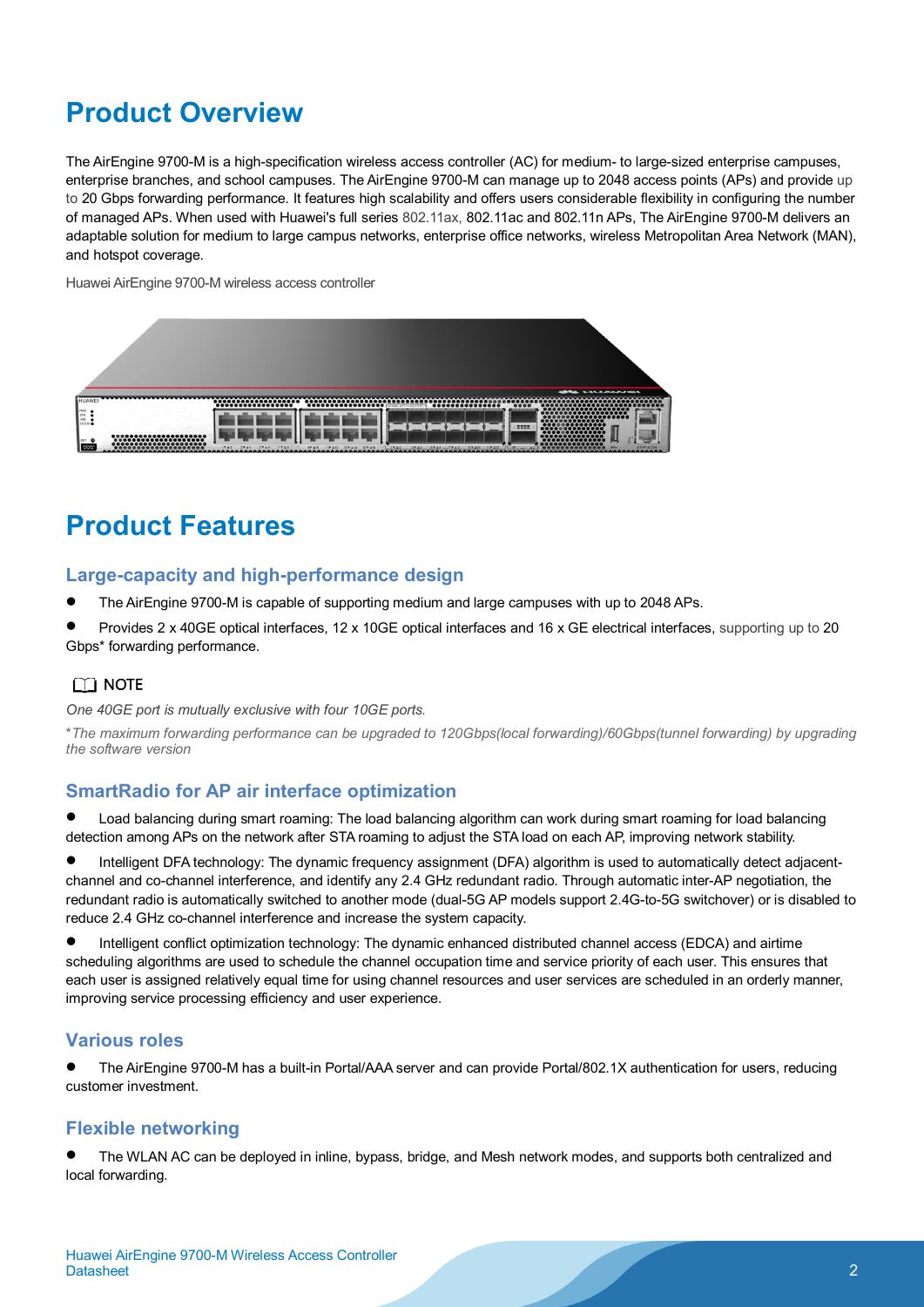- The WLAN AC and APs can be connected across a Layer 2 or Layer 3 network. In addition, NAT can be deployed when APs are deployed on the private network and the WLAN AC is deployed on the public network.
- The WLAN AC is compatible with Huawei full-series 802.11n, 802.11ac and 802.11ax APs and supports hybrid networking of 802.11n, 802.11ac and 802.11ax APs for simple scalability.

### **Built-in application identification server**

 Supports Layer 4 to Layer 7 application identification and can identify over 6000 applications, including common office applications and P2P download applications, such as Lync, FaceTime, YouTube, and Facebook.

- Supports application-based policy control technologies, including traffic blocking, traffic limit, and priority adjustment policies.
- Supports automatic application expansion in the application signature database.

#### **Comprehensive reliability design**

- Supports redundant alternating current (AC) power supplies and hot swappable power supplies.
- Supports WLAN AC 1+1 HSB, and N+1 backup, ensuring uninterrupted services.
- Supports port backup based on the Link Aggregation Control Protocol (LACP) or Multiple Spanning Tree Protocol (MSTP)..

 Supports WAN authentication escape between APs and WLAN ACs. In local forwarding mode, this feature retains the online state of existing STAs and allows access of new STAs when APs are disconnected from WLAN ACs, ensuring service continuity.

#### **Built-in visualized network management platform**

 The AirEngine 9700-M has a built-in web system that is easy to configure and provides comprehensive monitoring and intelligent diagnosis.

### **Health-centric one-page monitoring, visualized KPIs**

 One page integrates the summary and real-time statistics. KPIs are displayed in graphs, including user performance, radio performance, and AP performance, enabling users to extract useful information from the massive amounts of monitored data, while also knowing the device and network status instantly.

Monitoring interface

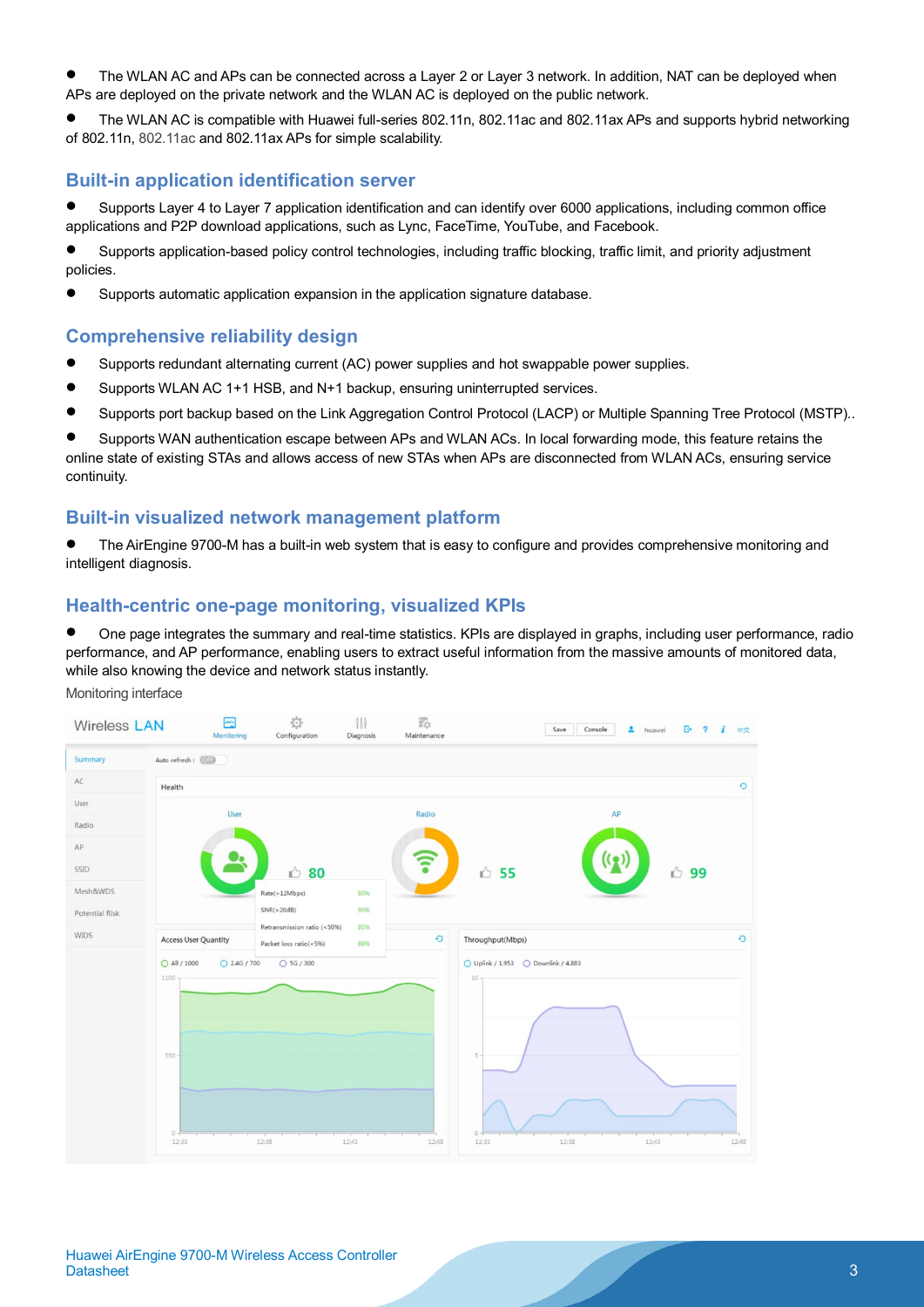## **Profile-based configuration by AP group simplifies configuration procedure and improves efficiency.**

 The web system supports AP group-centric configuration and automatically selects the common parameters for users, meaning that users do not need to pre-configure the common parameters, simplifying the configuration procedure.

 If two AP groups have small configuration differences, users can copy the configurations of one AP group to the other. This improves configuration efficiency because users only need to modify the original configurations, not create entirely new ones each time.

Configuration interface

| <b>Wireless LAN</b>               | $\sim$<br>Monitoring                    | Ð<br>Configuration | 银<br><b>Diagnosis</b>          | 罭<br>Maintenance |                     | Save        | A<br>Console     | G<br>$\overline{2}$<br>中文<br>huawei<br>i |
|-----------------------------------|-----------------------------------------|--------------------|--------------------------------|------------------|---------------------|-------------|------------------|------------------------------------------|
| $\odot$ Fast Config               | 1. Configure Ethernet Interface         |                    | 2. Configure Virtual Interface |                  | 3. Configure DHCP   |             | 4. Configure AC  | 5. Confirm Settings                      |
| AC                                |                                         |                    |                                |                  |                     |             | Interface Name   | $\Omega$<br>$\mathbf{v}$                 |
| AP                                | Interface Name +                        | Default VLAN +     | VLAN(untagged) -               | VLAN(tagged) ~   | Connection Status 4 | Link Type - | Interface Rate A | Interface Description +                  |
| Mesh                              | GigabitEthernet0/0/1                    | 10                 |                                |                  | · Available         | Access      | 10000            | HUAWEI, AC Series, Gigabi                |
| AC Config                         | Total 1 record(s)<br>10<br>$\mathbf{v}$ |                    |                                |                  |                     |             | $\langle$        | Go to 1<br>$\rightarrow$                 |
| AP Config                         | Previous<br>Next                        | Cancel             |                                |                  |                     |             |                  |                                          |
| Security                          |                                         |                    |                                |                  |                     |             |                  |                                          |
| $\odot$<br><b>Other Services</b>  |                                         |                    |                                |                  |                     |             |                  |                                          |
| $\odot$<br><b>Backup Settings</b> |                                         |                    |                                |                  |                     |             |                  |                                          |

### **One-click diagnosis solves 80% of common network problems.**

 The web system supports real-time and periodic one-click intelligent diagnosis from the dimensions of users, APs, and WLAN ACs, and provides feasible suggestions for troubleshooting the faults.

Intelligent diagnosis

| <b>Wireless LAN</b>          | ÷<br>Monitoring                                                                                | 总<br>Configuration | 银<br><b>Diagnosis</b> | $\overline{\Xi}{}^{2}_{\lambda}$<br>Maintenance | Console<br>Save                  | huawei        | Г÷ | 中文 |
|------------------------------|------------------------------------------------------------------------------------------------|--------------------|-----------------------|-------------------------------------------------|----------------------------------|---------------|----|----|
| <b>Intelligent Diagnosis</b> |                                                                                                |                    |                       |                                                 |                                  |               |    |    |
| <b>Diagnosis Tool</b>        | User                                                                                           |                    |                       | AP                                              | AC                               |               |    |    |
|                              | $\bullet$<br>74ea-3a7e-a0c6<br>3 Potential issue                                               |                    |                       | $\overline{\mathbf{u}}$                         |                                  |               |    |    |
|                              | <b>Diagnosis process</b>                                                                       |                    |                       |                                                 | <b>Real-time connection info</b> |               |    |    |
|                              | User online fails.                                                                             |                    | @OConnected           |                                                 |                                  |               |    |    |
|                              | User association authentication<br>User IP address obtaining<br>AC CPU check                   |                    |                       |                                                 | IP Address :                     | 192.168.1.251 |    |    |
|                              |                                                                                                |                    |                       |                                                 | Channel:                         | $\mathbf{1}$  |    |    |
|                              | AC memory check                                                                                |                    | Radio ID:             | $\circ$                                         |                                  |               |    |    |
|                              | Suggestions: Results of check items are normal. Try the following solutions:1.Manually check p |                    | SSID:                 | misaka                                          |                                  |               |    |    |
|                              | User offline                                                                                   |                    | BSSID:                | 00e0-fc03-0200                                  |                                  |               |    |    |
|                              | <b>O</b> User offline record                                                                   |                    |                       |                                                 | RSSI(dBm):                       | $-83$         |    |    |
|                              | The AP is faulty.                                                                              |                    |                       | Suggestion                                      | $SNR(dB)$ :                      | 20            |    |    |
|                              | CPU check of associated AP                                                                     |                    |                       |                                                 | Channel usage :                  | 41%           |    |    |
|                              | Memory check of associated AP                                                                  |                    | Interference ratio :  | 9%                                              |                                  |               |    |    |
|                              | Suggestions: Check subscenario diagnosis results and troubleshoot the problems according to    |                    |                       |                                                 | Uplink rate:                     | 168bps/s      |    |    |
|                              | <b>D</b> Slow or Unavailable Service                                                           |                    |                       |                                                 | Downlink rate:<br>2784bps/s      |               |    |    |
|                              | Suggestions: Check subscenario diagnosis results and troubleshoot problems according to give   |                    |                       |                                                 | Number of sent packets :         | 58            |    |    |
|                              | Export Diagnosis Info                                                                          | <b>Export Logs</b> |                       |                                                 | Number of received packets :     | 557           |    |    |
|                              |                                                                                                |                    |                       |                                                 | Retransmission ratio:            | 91.0%         |    |    |
|                              |                                                                                                |                    |                       |                                                 | Packet loss ratio :              | 0%            |    |    |
|                              |                                                                                                |                    |                       |                                                 |                                  |               |    |    |

# **AirEngine 9700-M Features**

#### *Switching and forwarding features*

| <b>Feature</b>                |  | <b>Description</b>                                                      |  |  |
|-------------------------------|--|-------------------------------------------------------------------------|--|--|
| Ethernet features<br>Ethernet |  | Operating modes of full duplex, half duplex, and auto-negotiation       |  |  |
|                               |  | Rates of an Ethernet interface: 10 Mbps, 100 Mbps, 1000 Mbps, and auto- |  |  |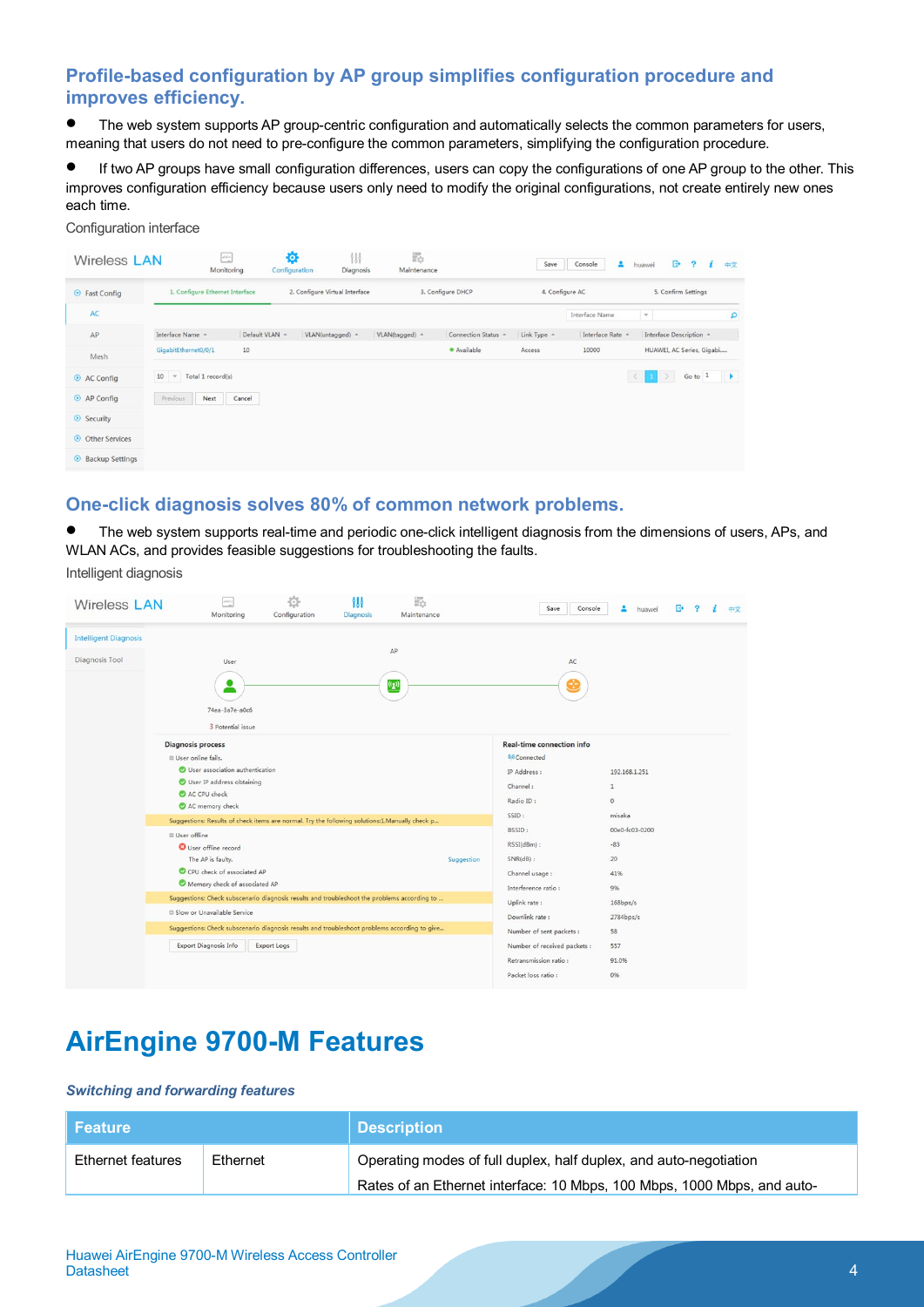| <b>Feature</b>              |                               | <b>Description</b>                                                                                                                                                                                                     |
|-----------------------------|-------------------------------|------------------------------------------------------------------------------------------------------------------------------------------------------------------------------------------------------------------------|
|                             |                               | negotiation<br>Flow control on interfaces<br>Jumbo frames<br>Link aggregation<br>٠<br>Load balancing among links of a trunk<br>Interface isolation and forwarding restriction<br>٠<br>Broadcast storm suppression<br>٠ |
|                             | <b>VLAN</b>                   | Access modes of access, trunk, and hybrid<br>Default VLAN<br><b>VLAN pool</b>                                                                                                                                          |
|                             | <b>MAC</b>                    | Automatic learning and aging of MAC addresses<br>Static, dynamic, and blackhole MAC address entries<br>Packet filtering based on source MAC addresses<br>Interface-based MAC learning limiting                         |
|                             | <b>ARP</b>                    | Static and dynamic ARP entries<br>ARP in a VLAN<br>Aging of ARP entries                                                                                                                                                |
|                             | <b>LLDP</b>                   | <b>LLDP</b>                                                                                                                                                                                                            |
| Ethernet loop<br>protection | <b>MSTP</b>                   | <b>STP</b><br><b>RSTP</b><br><b>MSTP</b><br>BPDU protection, root protection, and loop protection<br>Partitioned STP                                                                                                   |
| IPv4 forwarding             | IPv4 features                 | ARP and RARP<br>ARP proxy<br>Auto-detection<br><b>NAT</b><br>Bonjour protocol                                                                                                                                          |
|                             | Unicast routing<br>features   | Static route<br>RIP-1 and RIP-2<br><b>OSPF</b><br><b>BGP</b><br>$IS-IS$<br>Routing policies and policy-based routing<br><b>URPF</b> check<br>DHCP server and relay<br>DHCP snooping                                    |
|                             | Multicast routing<br>features | IGMPv1, IGMPv2, and IGMPv3<br>PIM-SM<br>Multicast routing policies<br><b>RPF</b>                                                                                                                                       |
| IPv6 forwarding             | IPv6 features                 | ND protocol                                                                                                                                                                                                            |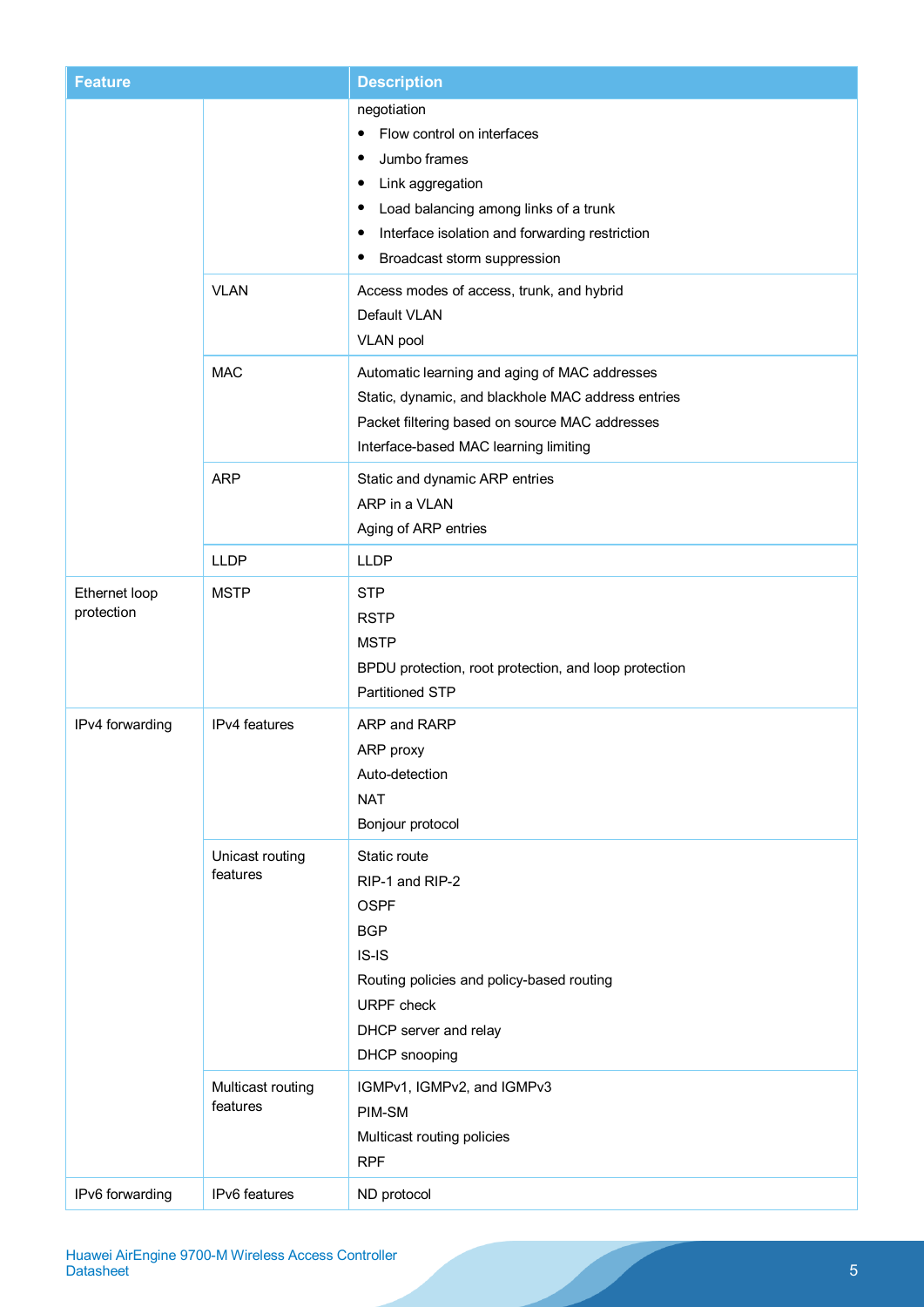| <b>Feature</b>                   |                               | <b>Description</b>                                                                                                                                                                                                                         |
|----------------------------------|-------------------------------|--------------------------------------------------------------------------------------------------------------------------------------------------------------------------------------------------------------------------------------------|
|                                  | Unicast routing<br>features   | Static route<br>RIPng<br>OSPF <sub>v3</sub><br>BGP4+<br>IS-IS IPv6<br>DHCP <sub>v6</sub><br>DHCPv6 snooping                                                                                                                                |
|                                  | Multicast routing<br>features | <b>MLD</b><br>MLD snooping                                                                                                                                                                                                                 |
| Device reliability               | <b>BFD</b>                    | <b>BFD</b>                                                                                                                                                                                                                                 |
| Layer 2 multicast<br>features    | Layer 2 multicast             | IGMP snooping<br>Prompt leave<br>Multicast traffic control<br>Inter-VLAN multicast replication                                                                                                                                             |
| Ethernet OAM                     | <b>EFM OAM</b>                | Neighbor discovery<br>Link monitoring<br>Fault notification<br>Remote loopback                                                                                                                                                             |
| QoS features                     | Traffic classification        | Traffic classification based on the combination of the L2 protocol header, IP 5-<br>tuple, and 802.1p priority                                                                                                                             |
|                                  | Action                        | Access control after traffic classification<br>Traffic policing based on traffic classification<br>Re-marking packets based on traffic classifiers<br>Class-based packet queuing<br>Associating traffic classifiers with traffic behaviors |
|                                  | Queue scheduling              | PQ scheduling<br>DRR scheduling<br>PQ+DRR scheduling<br><b>WRR</b> scheduling<br>PQ+WRR scheduling                                                                                                                                         |
|                                  | Congestion<br>avoidance       | <b>SRED</b><br><b>WRED</b>                                                                                                                                                                                                                 |
|                                  | Application control           | Smart Application Control (SAC)                                                                                                                                                                                                            |
| Configuration and<br>maintenance | <b>Terminal service</b>       | Configurations using command lines<br>Error message and help information in English<br>Login through console and Telnet terminals<br>Send function and data communications between terminal users                                          |
|                                  | File system                   | File systems<br>Directory and file management<br>File uploading and downloading using FTP and TFTP                                                                                                                                         |
|                                  | Debugging and                 | Unified management over logs, alarms, and debugging information                                                                                                                                                                            |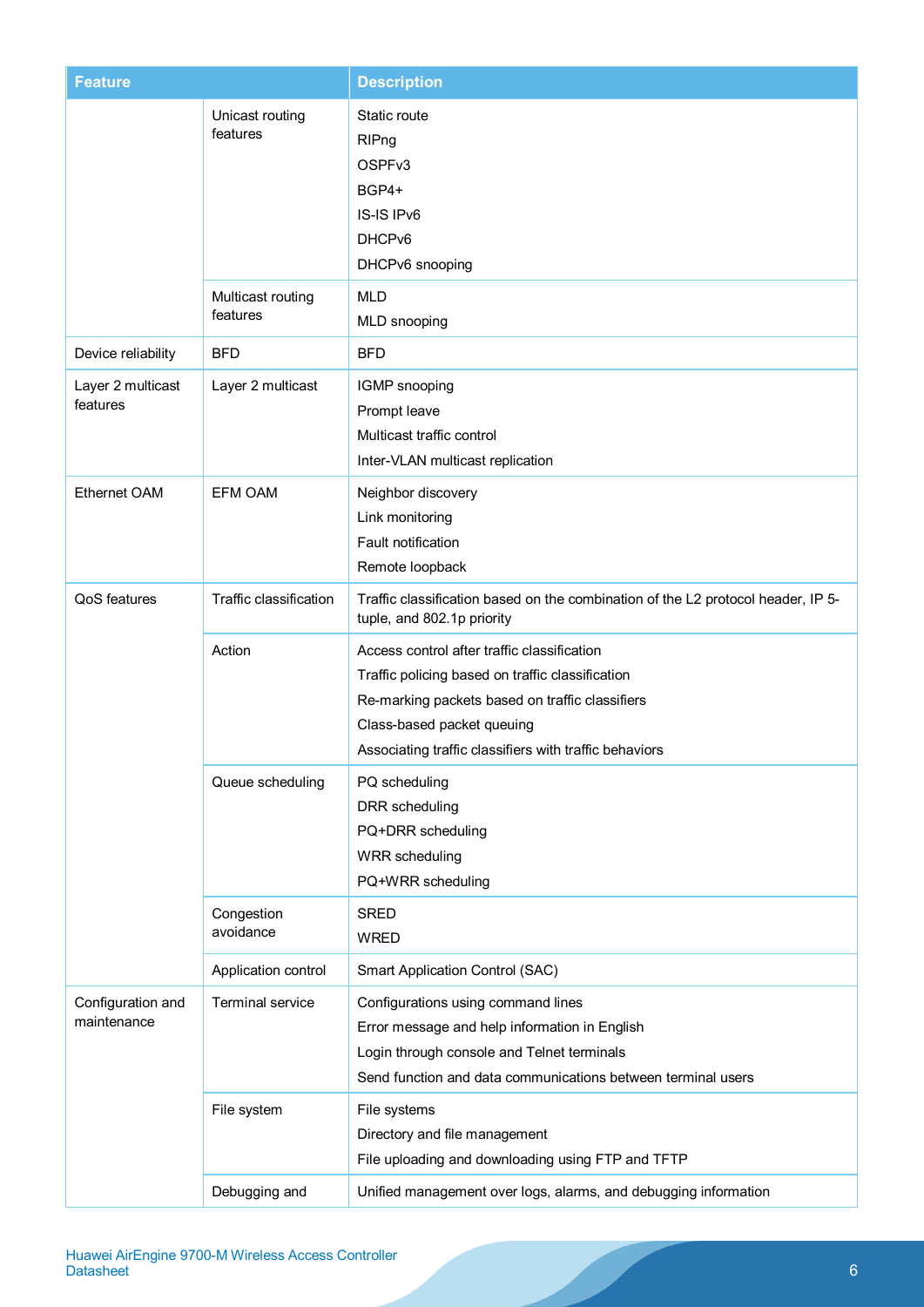| Feature                    |                              | <b>Description</b>                                                                                                                                                                                                                                                                                                                                                                                                                                                                                                                                                                                                                                         |
|----------------------------|------------------------------|------------------------------------------------------------------------------------------------------------------------------------------------------------------------------------------------------------------------------------------------------------------------------------------------------------------------------------------------------------------------------------------------------------------------------------------------------------------------------------------------------------------------------------------------------------------------------------------------------------------------------------------------------------|
|                            | maintenance                  | Electronic labels<br>User operation logs<br>Detailed debugging information for network fault diagnosis<br>Network test tools such as traceroute and ping commands<br>Intelligent diagnosis<br>Interface mirroring and flow mirroring                                                                                                                                                                                                                                                                                                                                                                                                                       |
|                            | Version upgrade              | Device software loading and online software loading<br>BIOS online upgrade<br>In-service patching                                                                                                                                                                                                                                                                                                                                                                                                                                                                                                                                                          |
| Security and<br>management | <b>Network</b><br>management | ICMP-based ping and traceroute<br>SNMPv1, SNMPv2c, and SNMPv3<br><b>Standard MIB</b><br><b>RMON</b><br>NetStream                                                                                                                                                                                                                                                                                                                                                                                                                                                                                                                                           |
|                            | System security              | Different user levels for commands, preventing unauthorized users from<br>accessing device<br>SSHv2.0<br>RADIUS and HWTACACS authentication for login users<br><b>ACL filtering</b><br>DHCP packet filtering (with the Option 82 field)<br>Local attack defense function that can protect the CPU and ensure that the<br>CPU can process services<br>Defense against control packet attacks<br>Defenses against attacks such as source address spoofing, Land, SYN flood<br>(TCP SYN), Smurf, ping flood (ICMP echo), Teardrop, broadcast flood, and<br>Ping of Death attacks<br><b>IPSec</b><br><b>URL</b> filtering<br>Antivirus<br>Intrusion prevention |

### *Wireless networking capabilities*

| <b>Feature</b>                      | <b>Description</b>                                                                                                                                                                                                                                             |
|-------------------------------------|----------------------------------------------------------------------------------------------------------------------------------------------------------------------------------------------------------------------------------------------------------------|
| Networking between APs and WLAN ACs | APs and WLAN ACs can be connected through a Layer 2 or Layer 3 network.                                                                                                                                                                                        |
|                                     | APs can be directly connected to a WLAN AC.                                                                                                                                                                                                                    |
|                                     | APs are deployed on a private network, while WLAN ACs are deployed on the<br>public network to implement NAT traversal.                                                                                                                                        |
|                                     | WLAN ACs can be used for Layer 2 bridge forwarding or Layer 3 routing.                                                                                                                                                                                         |
|                                     | WAN authentication escape is supported between APs and WLAN ACs. In local<br>forwarding mode, this feature retains the online state of existing STAs and<br>allows access of new STAs when APs are disconnected from WLAN ACs,<br>ensuring service continuity. |
| Forwarding mode                     | Direct forwarding (distributed forwarding or local forwarding)                                                                                                                                                                                                 |
|                                     | Tunnel forwarding (centralized forwarding)                                                                                                                                                                                                                     |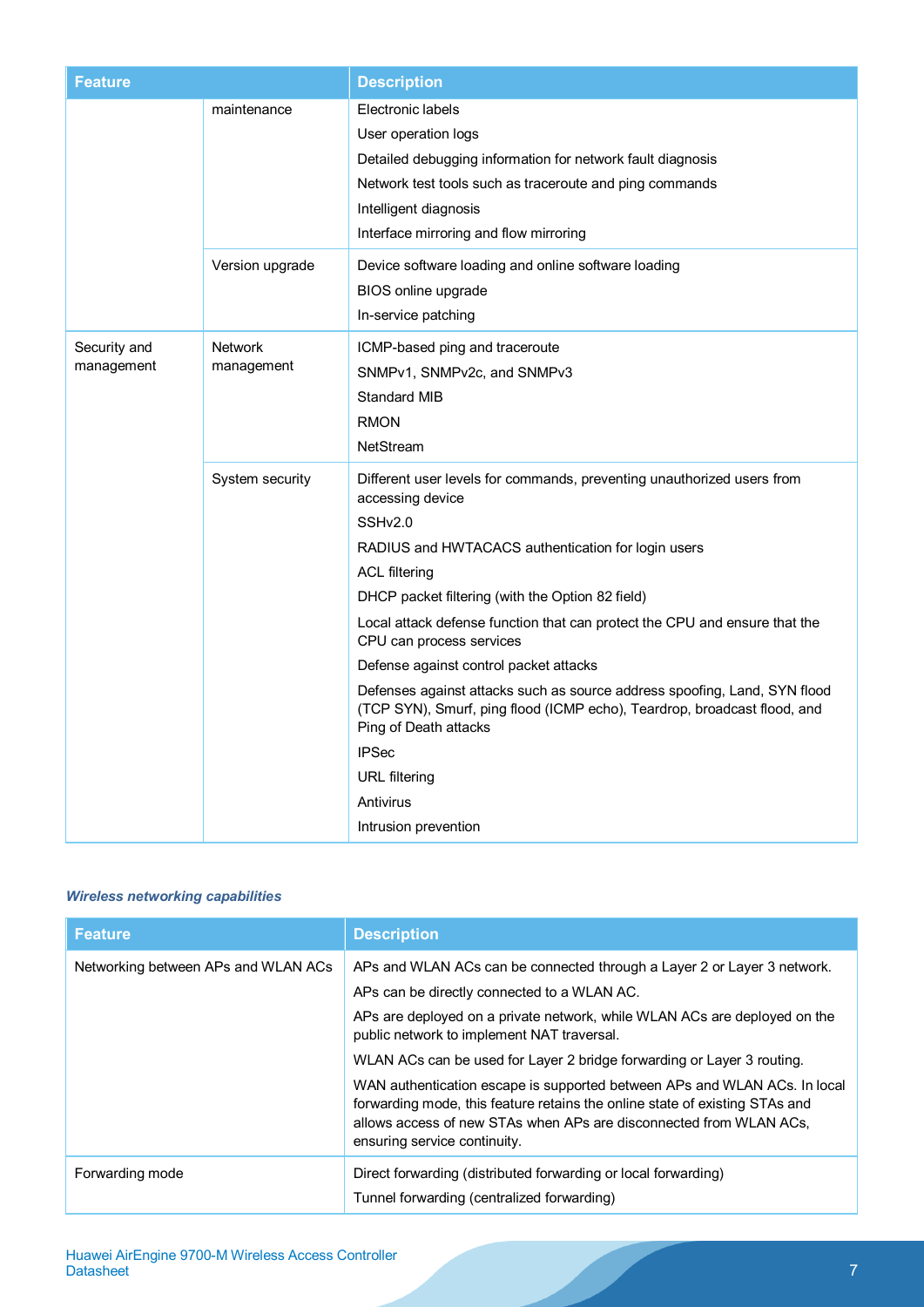| <b>Feature</b>              | <b>Description</b>                                                                                                                                                                                                                                                                                                                                                                                                                                                  |
|-----------------------------|---------------------------------------------------------------------------------------------------------------------------------------------------------------------------------------------------------------------------------------------------------------------------------------------------------------------------------------------------------------------------------------------------------------------------------------------------------------------|
|                             | Centralized authentication and distributed forwarding<br>In direct forwarding mode, user authentication packets support tunnel<br>forwarding.<br>Soft GRE forwarding.<br>Tunnel forwarding + EoGRE tunnel                                                                                                                                                                                                                                                           |
| <b>WLAN AC discovery</b>    | An AP can obtain the device's IP address in any of the following ways:<br>Static configuration<br><b>DHCP</b><br><b>DNS</b><br>The WLAN AC uses DHCP or DHCPv6 to allocate IP addresses to APs.<br>DHCP or DHCPv6 relay is supported.<br>On a Layer 2 network, APs can discover the WLAN AC by sending broadcast<br>CAPWAP packets.                                                                                                                                 |
| Wireless networking mode    | WDS bridging:<br>Point-to-point (P2P) wireless bridging<br>$\bullet$<br>Point-to-multipoint (P2MP) wireless bridging<br>$\bullet$<br>Automatic topology detection and loop prevention (STP)<br>Wireless mesh network<br>Access authentication for mesh devices<br>$\bullet$<br>Mesh routing algorithm<br>Go-online without configuration<br>$\bullet$<br>Mesh network with multiple MPPs<br>$\bullet$<br>Vehicle-ground fast link handover<br>Mesh client mode<br>٠ |
| <b>CAPWAP</b> tunnel        | <b>Centralized CAPWAP</b><br>CAPWAP control tunnel and data tunnel (optional)<br>CAPWAP tunnel forwarding and direct forwarding in an extended service set<br>(ESS)<br>Datagram Transport Layer Security (DTLS) encryption, which is enabled by<br>default for the CAPWAP control tunnel<br>Heartbeat detection and tunnel reconnection                                                                                                                             |
| Active and standby WLAN ACs | Enables and disables the switchback function.<br>Supports load balancing.<br>Supports 1+1 hot backup.<br><b>NOTE</b><br>In 1+1 VRRP HSB mode, WLAN ACs share one virtual IP address, simplifying<br>the network topology.<br>Supports N+1 backup.<br>Supports wireless configuration synchronization between WLAN ACs.                                                                                                                                              |

### *AP management*

| l Feature         | <b>Description</b>                                     |
|-------------------|--------------------------------------------------------|
| AP access control | Displays MAC addresses or SNs of APs in the whitelist. |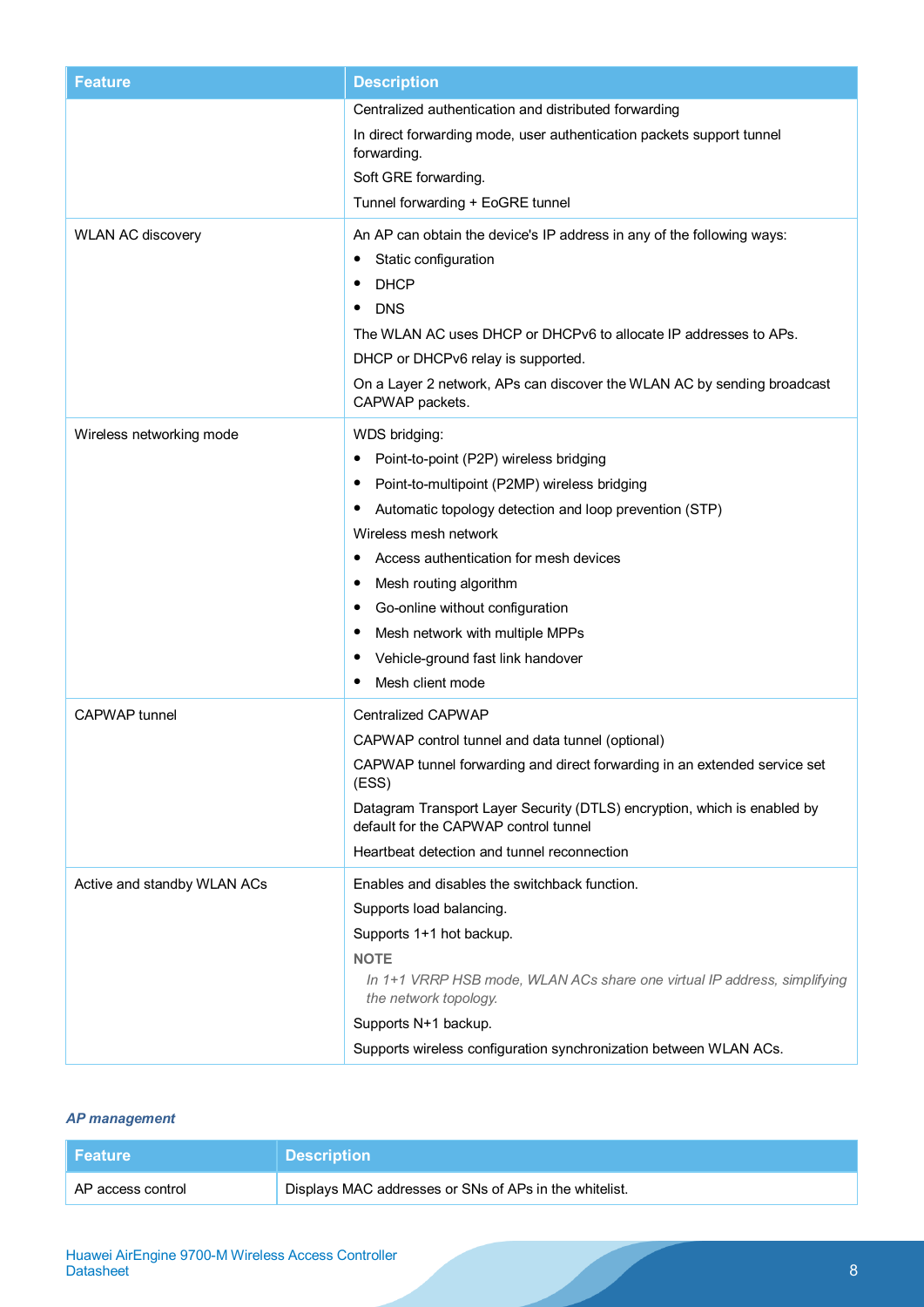| <b>Feature</b>                | <b>Description</b>                                                                                                                                                                                                                                                    |
|-------------------------------|-----------------------------------------------------------------------------------------------------------------------------------------------------------------------------------------------------------------------------------------------------------------------|
|                               | Adds a single AP or multiple APs (by specifying a range of MAC addresses or SNs) to the<br>whitelist.                                                                                                                                                                 |
|                               | Automatically discovering and manually confirming APs.                                                                                                                                                                                                                |
|                               | Automatically discovering APs without manually confirming them.                                                                                                                                                                                                       |
| AP profile management         | Specifies the default AP profile that is applied to automatically discovered APs.                                                                                                                                                                                     |
| AP group management           | The AP group function is used to configure multiple APs in batches. When multiple APs<br>managed by a WLAN AC require the same configurations, you can add these APs to one<br>AP group and configure the AP group to complete AP configuration.                      |
| AP region management          | Supports three AP region deployment modes:                                                                                                                                                                                                                            |
|                               | Distributed deployment: APs are deployed independently. An AP is equivalent to a<br>٠<br>region and does not interfere with other APs. APs work at the maximum power and do<br>not perform radio calibration.                                                         |
|                               | Common deployment: APs are loosely deployed. The transmit power of each radio is<br>$\bullet$<br>less than 50% of the maximum transmit power.                                                                                                                         |
|                               | Centralized deployment: APs are densely deployed. The transmit power of each radio<br>$\bullet$<br>is less than 25% of the maximum transmit power.                                                                                                                    |
|                               | Specifies the default region to which automatically discovered APs are added.                                                                                                                                                                                         |
| AP type management            | Manages AP attributes including the number of interfaces, AP types, number of radios,<br>radio types, maximum number of virtual access points (VAPs), maximum number of<br>associated users, and radio gain (for APs deployed indoors).<br>Provides default AP types. |
| Network topology management   | Supports LLDP topology detection.                                                                                                                                                                                                                                     |
| AP working mode<br>management | Supports AP working mode switchover. The AP working mode can be switched to the Fat<br>or cloud mode on the WLAN AC.                                                                                                                                                  |

#### *Radio management*

| <b>Feature</b>                                | <b>Description</b>                                                                                                                       |
|-----------------------------------------------|------------------------------------------------------------------------------------------------------------------------------------------|
| Radio profile management                      | The following parameters can be configured in a radio profile:                                                                           |
|                                               | Radio working mode and rate                                                                                                              |
|                                               | Automatic or manual channel and power adjustment mode<br>Radio calibration interval                                                      |
|                                               |                                                                                                                                          |
|                                               | The radio type can be set to 802.11b, 802.11b/g, 802.11b/g/n, 802.11g, 802.11n,<br>802.11g/n, 802.11a, 802.11a/n, 802.11ac, or 802.11ax. |
|                                               | You can bind a radio to a specified radio profile.                                                                                       |
|                                               | Supports MU-MIMO.                                                                                                                        |
| Unified static configuration of<br>parameters | Radio parameters such as the channel and power of each radio are configured on the<br>WLAN AC and then delivered to APs.                 |
| Dynamic management                            | APs can automatically select working channels and power when they go online.                                                             |
|                                               | In an AP region, APs automatically adjust working channels and power in the event of<br>signal interference:                             |
|                                               | Partial calibration: The optimal working channel and power of a specified AP can be<br>adjusted.                                         |
|                                               | Global calibration: The optimal working channels and power of all the APs in a specified<br>region can be adjusted.                      |
|                                               | When an AP is removed or goes offline, the WLAN AC increases the power of neighboring                                                    |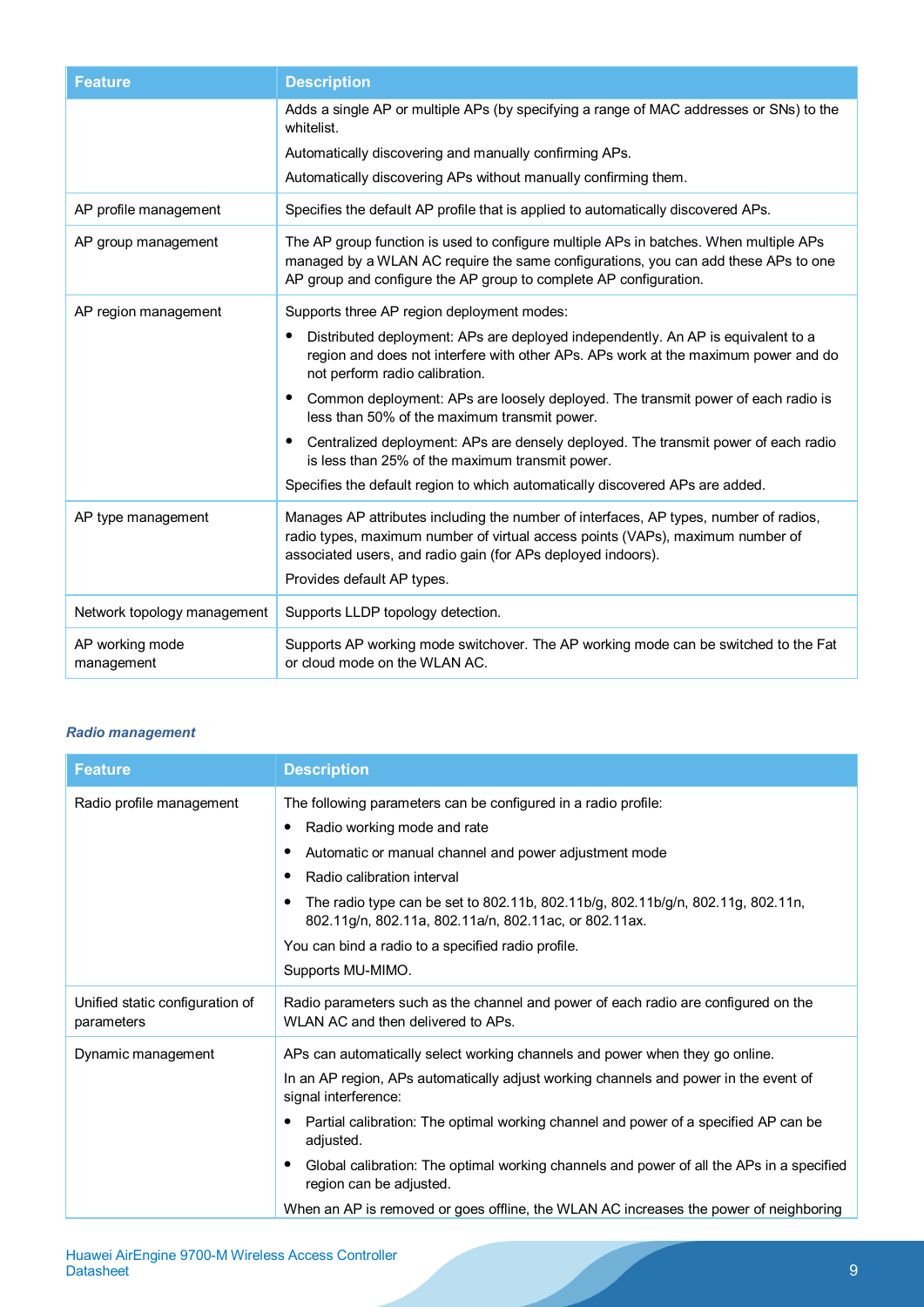| <b>Feature</b>                | <b>Description</b>                                                                                                                                    |  |  |
|-------------------------------|-------------------------------------------------------------------------------------------------------------------------------------------------------|--|--|
|                               | APs to compensate for the coverage hole.                                                                                                              |  |  |
|                               | Automatic selection and calibration of radio parameters in AP regions are supported.                                                                  |  |  |
| Enhanced service capabilities | Band steering: Enables terminals to preferentially access the 5G frequency band, achieving<br>load balancing between the 2.4G and 5G frequency bands. |  |  |
|                               | Smart roaming: Enables sticky terminals to roam to APs with better signals.                                                                           |  |  |
|                               | 802.11k and 802.11y smart roaming                                                                                                                     |  |  |
|                               | 802.11 fast roaming ( $\leq 50$ ms)                                                                                                                   |  |  |

#### *WLAN service management*

| <b>Feature</b>                     | <b>Description</b>                                                                                                                                                                                                                                                                                                                 |
|------------------------------------|------------------------------------------------------------------------------------------------------------------------------------------------------------------------------------------------------------------------------------------------------------------------------------------------------------------------------------|
| <b>ESS management</b>              | Allows you to enable SSID broadcast, set the maximum number of access users, and set<br>the association aging time in an ESS.<br>Isolates APs at Layer 2 in an ESS.<br>Maps an ESS to a service VLAN.<br>Associates an ESS with a security profile or a QoS profile.<br>Enables IGMP for APs in an ESS.<br>Supports Chinese SSIDs. |
| VAP-based service                  | Adds multiple VAPs at a time by binding radios to ESSs.                                                                                                                                                                                                                                                                            |
| management                         | Displays information about a single VAP, VAPs with a specified ESS, or all VAPs.<br>Supports configuration of offline APs.<br>Creates VAPs according to batch delivered service provisioning rules in automatic AP<br>discovery mode.                                                                                              |
| Service provisioning<br>management | Supports service provisioning rules configured for a specified radio of a specified AP type.<br>Adds automatically discovered APs to the default AP region. The default AP region is<br>configurable.<br>Applies a service provisioning rule to a region to enable APs in the region to go online.                                 |
| Multicast service management       | Supports IGMP snooping.<br>Supports IGMP proxy.                                                                                                                                                                                                                                                                                    |
| Load balancing                     | Performs load balancing among radios in a load balancing group.<br>Supports two load balancing modes:<br>Based on the number of STAs connected to each radio<br>Based on the traffic volume on each radio                                                                                                                          |
| Bring Your Own Device (BYOD)       | Identifies device types according to the OUI in the MAC address.<br>Identifies device types according to the user agent (UA) field in an HTTP packet.<br>Identifies device types according to DHCP Option information.<br>Carries device type information in RADIUS authentication and accounting packets.                         |
| Location services                  | Locates AeroScout and Ekahau tags.<br>Locates Wi-Fi terminals.<br>Locates Bluetooth terminals.<br>Locates Bluetooth tags.                                                                                                                                                                                                          |
| Spectrum analysis                  | Identifies the following interference sources: Bluetooth, microwave ovens, cordless<br>phones, ZigBee, game controller, 2.4 GHz/5 GHz wireless audio and video devices, and                                                                                                                                                        |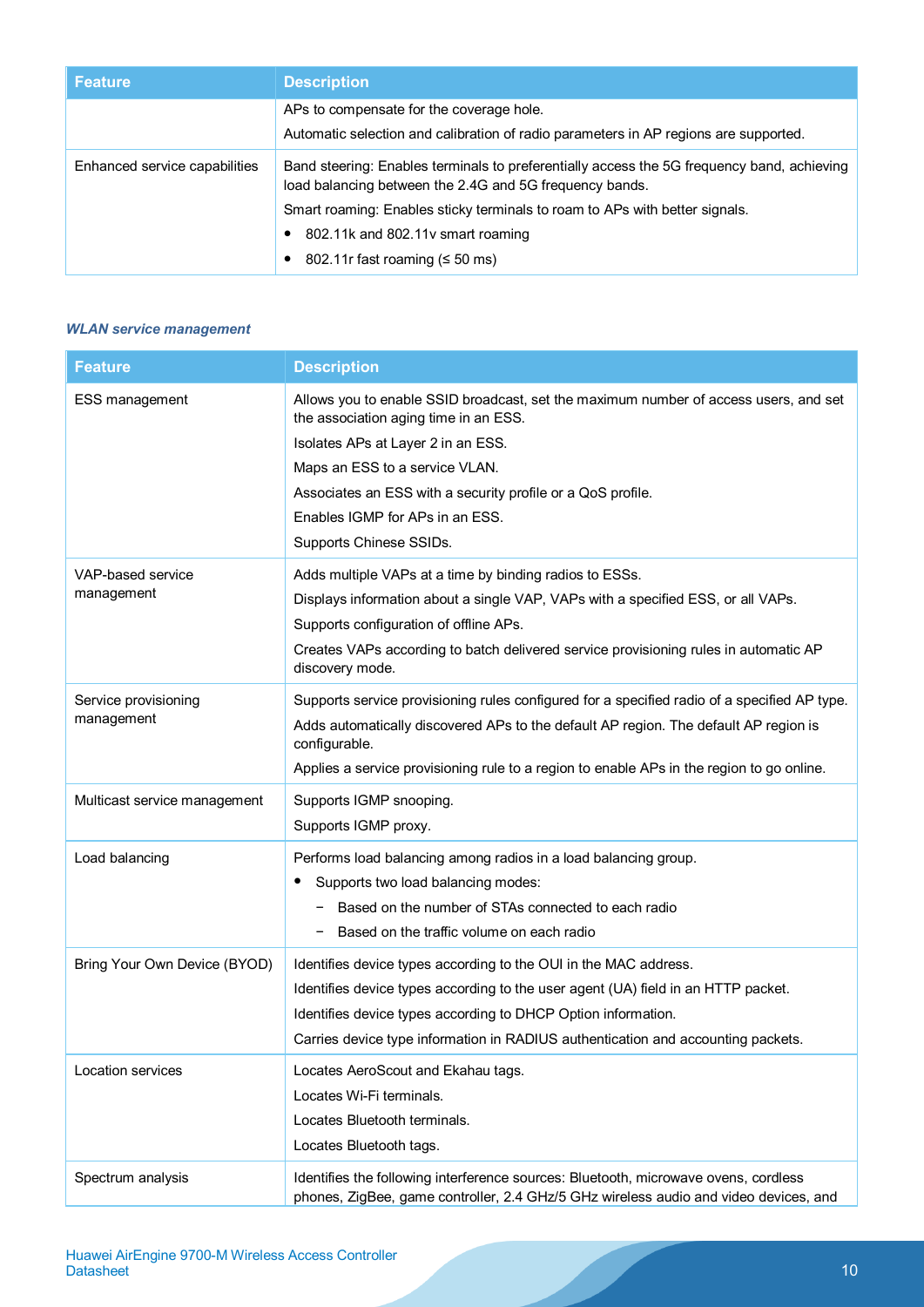| <b>Feature</b>              | <b>Description</b>                                                                                                                                                                                     |
|-----------------------------|--------------------------------------------------------------------------------------------------------------------------------------------------------------------------------------------------------|
|                             | baby monitors.<br>Works with the eSight to display spectrums of interference sources.                                                                                                                  |
| Hotspot <sub>2.0</sub>      | Supports a Hotspot 2.0 network.                                                                                                                                                                        |
| Internet of Things (IoT)    | Supports IoT cards on the AP to converge the WLAN and IoT.                                                                                                                                             |
| Navi WLAN AC                | Supports remote STA access on the Navi WLAN AC.                                                                                                                                                        |
| Centralized license control | Supports a license server as the centralized AP license control point.<br>Allows a license server to manage license clients.<br>Supports license synchronization between a license server and clients. |

#### *WLAN user management*

| <b>Feature</b>                          | <b>Description</b>                                                                                                 |
|-----------------------------------------|--------------------------------------------------------------------------------------------------------------------|
| Address allocation of wireless<br>users | Functions as a DHCP server to assign IP addresses to wireless users.                                               |
| WLAN user management                    | Supports user blacklist and whitelist.                                                                             |
|                                         | Controls the number of access users:                                                                               |
|                                         | Based on APs                                                                                                       |
|                                         | Based on SSIDs                                                                                                     |
|                                         | Logs out users in any of the following ways:                                                                       |
|                                         | Using RADIUS DM messages                                                                                           |
|                                         | Using commands                                                                                                     |
|                                         | Supports various methods to view information:                                                                      |
|                                         | Allows you to view the user status by specifying the user MAC address, AP ID, radio<br>ID, or WLAN ID.             |
|                                         | Displays the number of online users in an ESS, AP, or radio.<br>٠                                                  |
|                                         | Collects packet statistics on air interface based on user.                                                         |
| WLAN user roaming                       | Supports intra-AC Layer 2 roaming.                                                                                 |
|                                         | <b>NOTE</b>                                                                                                        |
|                                         | Users can roam between APs connected to different physical ports on a WLAN AC.                                     |
|                                         | Supports inter-VLAN Layer 3 roaming on a WLAN AC.                                                                  |
|                                         | Supports roaming between WLAN ACs.                                                                                 |
|                                         | Supports fast key negotiation in 802.1X authentication.                                                            |
|                                         | Authenticates users who request to reassociate with the WLAN AC and rejects the<br>requests of unauthorized users. |
|                                         | Delays clearing user information after a user goes offline so that the user can rapidly go<br>online again.        |
| User group management                   | Supports ACLs.                                                                                                     |
|                                         | Supports user isolation:                                                                                           |
|                                         | Inter-group isolation                                                                                              |
|                                         | Intra-group isolation                                                                                              |

#### *WLAN security*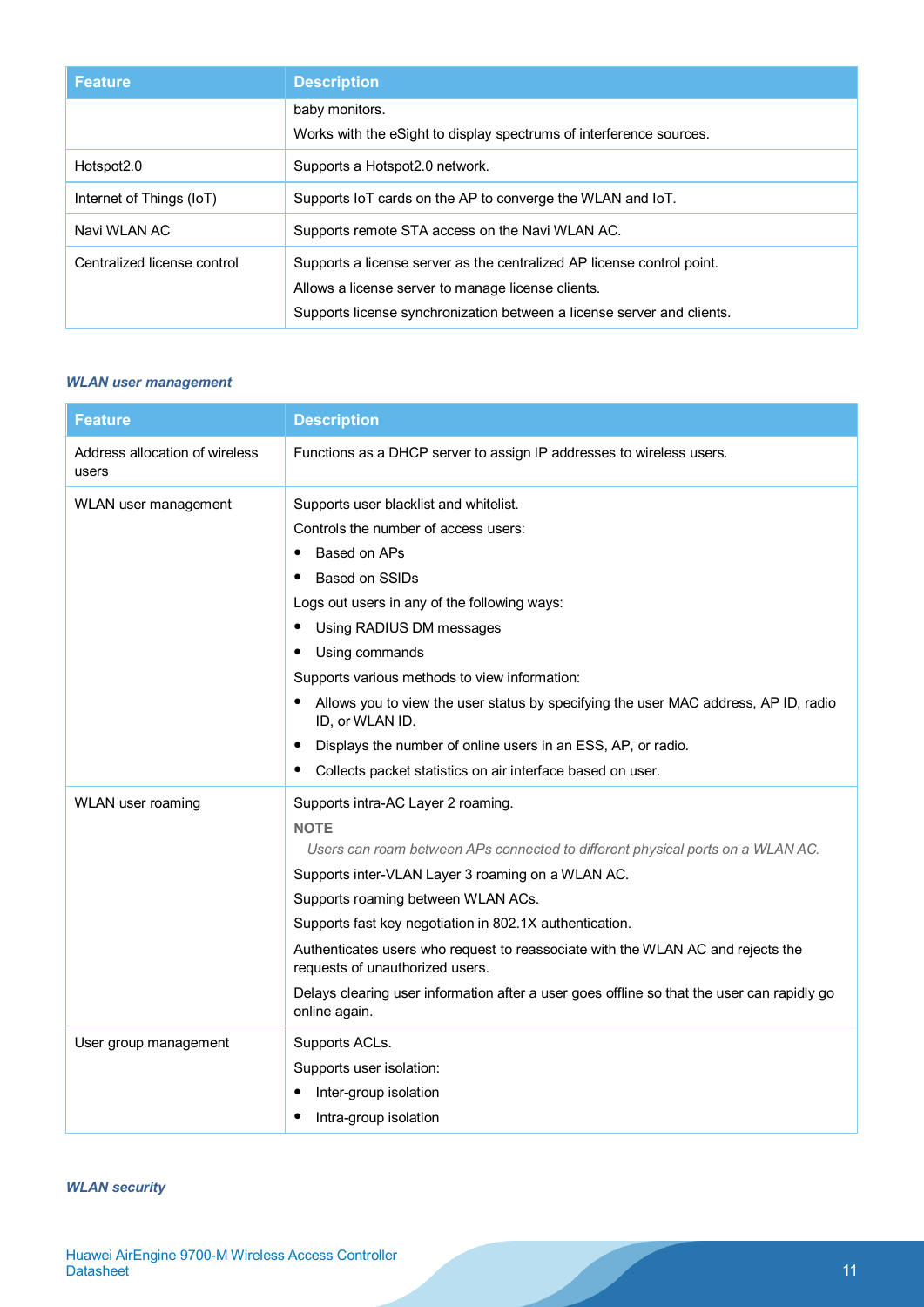| <b>Feature</b>                             | <b>Description</b>                                                                                                                                                                                                                                                                                                                              |
|--------------------------------------------|-------------------------------------------------------------------------------------------------------------------------------------------------------------------------------------------------------------------------------------------------------------------------------------------------------------------------------------------------|
| <b>WLAN</b> security profile<br>management | Manages authentication and encryption modes using WLAN security profiles.                                                                                                                                                                                                                                                                       |
| Authentication modes                       | Open system authentication with no encryption<br>WEP authentication/encryption<br>WPA/WPA2 authentication and encryption:<br>WPA/WPA2-PSK+TKIP<br>WPA/WPA2-PSK+CCMP                                                                                                                                                                             |
|                                            | WPA/WPA2-802.1X+TKIP<br>٠<br>WPA/WPA2-802.1X+CCMP<br>٠<br>WPA/WPA2-PSK+TKIP-CCMP<br>WPA/WPA2-802.1X+TKIP-CCMP<br>WPA/WPA2-PPSK authentication and encryption                                                                                                                                                                                    |
|                                            | WAPI authentication and encryption:<br>Supports centralized WAPI authentication.<br>٠<br>Supports three-certificate WAPI authentication, which is compatible with traditional<br>two-certificate authentication.                                                                                                                                |
|                                            | Issues a certificate file together with a private key.<br>Allows users to use MAC addresses as accounts for authentication by the RADIUS<br>server.                                                                                                                                                                                             |
|                                            | Portal authentication:<br>Authentication through an external Portal server.<br>Built-in Portal authentication and authentication page customization.<br>$\bullet$<br>802.1X authentication:<br>Authentication through an external 802.1X server.<br>Built-in 802.1X authentication.                                                             |
| Combined authentication                    | Combined MAC authentication:<br>PSK+MAC authentication<br>MAC+portal authentication:<br>MAC authentication is used first. When MAC authentication fails, portal authentication<br>is used.                                                                                                                                                      |
| AAA                                        | Local authentication/local accounts (MAC addresses and accounts)<br>RADIUS authentication<br>Multiple authentication servers:<br>Supports backup authentication servers.<br>٠<br>Specifies authentication servers based on the WLAN AC count.<br>Configures authentication servers based on the WLAN AC count.<br>Binds user accounts to SSIDs. |
| Security isolation                         | Port-based isolation<br>User group-based isolation                                                                                                                                                                                                                                                                                              |
| <b>WIDS</b>                                | Rogue device scan, identification, defense, and countermeasures, which includes<br>dynamic blacklist configuration and detection of rogue APs, STAs, and network<br>attacks.                                                                                                                                                                    |
| Authority control                          | ACL limit based on the following:<br>٠<br>Port<br>٠                                                                                                                                                                                                                                                                                             |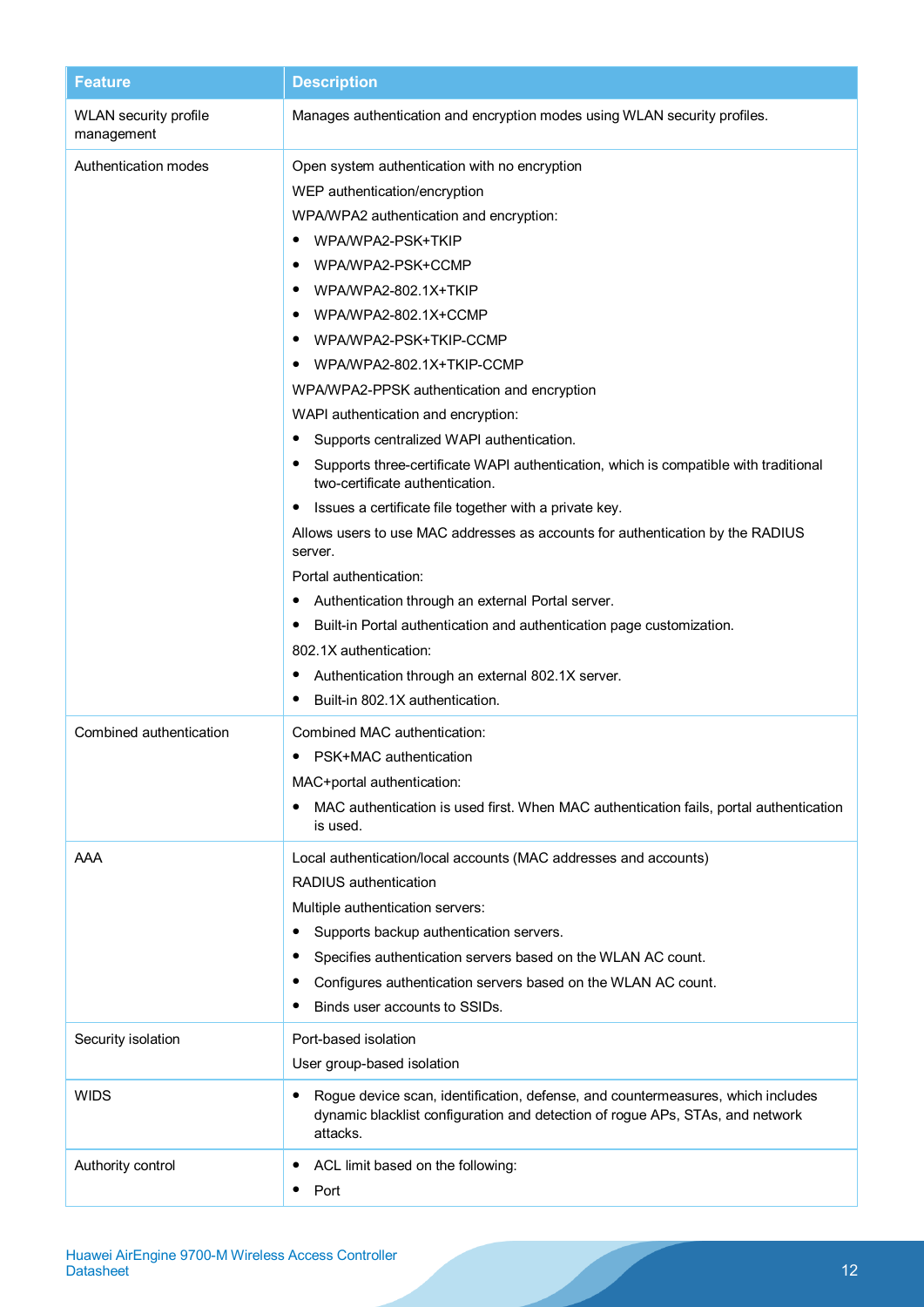| <b>Feature</b>          | <b>Description</b>                                             |
|-------------------------|----------------------------------------------------------------|
|                         | User group                                                     |
|                         | User<br>$\bullet$                                              |
| Other security features | SSID hiding                                                    |
|                         | IP source guard:                                               |
|                         | Configures IP and MAC binding entries statically.<br>$\bullet$ |
|                         | Generates IP and MAC binding entries dynamically.<br>$\bullet$ |

#### *WLANQoS*

| <b>Feature</b>                 | <b>Description</b>                                                                                                                                                                                                                                                              |
|--------------------------------|---------------------------------------------------------------------------------------------------------------------------------------------------------------------------------------------------------------------------------------------------------------------------------|
| WMM profile management         | Enables or disables Wi-Fi Multimedia (WMM).<br>Allows a WMM profile to be applied to radios of multiple APs.                                                                                                                                                                    |
| Traffic profile management     | Manages traffic from APs and maps packet priorities according to traffic profiles.<br>Applies a QoS policy to each ESS by binding a traffic profile to each ESS.                                                                                                                |
| <b>WLAN AC traffic control</b> | Manages QoS profiles.<br>Uses ACLs to perform traffic classification.<br>Limits incoming and outgoing traffic rates for each user based on inbound and outbound CAR<br>parameters.<br>Limits the traffic rate based on FSSs or VAPs.                                            |
| AP traffic control             | Controls traffic of multiple users and allows users to share bandwidth.<br>Limits the rate of a specified VAP.                                                                                                                                                                  |
| Packet priority configuration  | Sets the QoS priority (IP precedence or DSCP priority) for CAPWAP control channels.<br>Sets the QoS priority for CAPWAP data channels:<br>Allows you to specify the CAPWAP header priority.<br>٠<br>Maps 802.1p priorities of user packets to ToS priorities of tunnel packets. |
| Airtime fair scheduling        | Allocates equal time to users for occupying the channel, which improves users' Internet<br>access experience.                                                                                                                                                                   |

# **Product Specifications**

# **Physical specifications**

| <b>Feature</b>                     | <b>Description</b>                                                                                                                 |
|------------------------------------|------------------------------------------------------------------------------------------------------------------------------------|
| Dimensions (H x W x D)             | 43.6 mm x 442 mm x 420 mm                                                                                                          |
| Interface type                     | 2 x 40G (QSFP+) + 12 x 10GE (SFP+) + 16 x GE<br>1 x ETH Management port<br>1 x Management console port (RJ45)<br>1 x USB interface |
| Maximum power consumption          | 122.3 W                                                                                                                            |
| Weight                             | 5.65 kg                                                                                                                            |
| Operating temperature and altitude | $-60$ m to $+1800$ m: 0°C to 45°C                                                                                                  |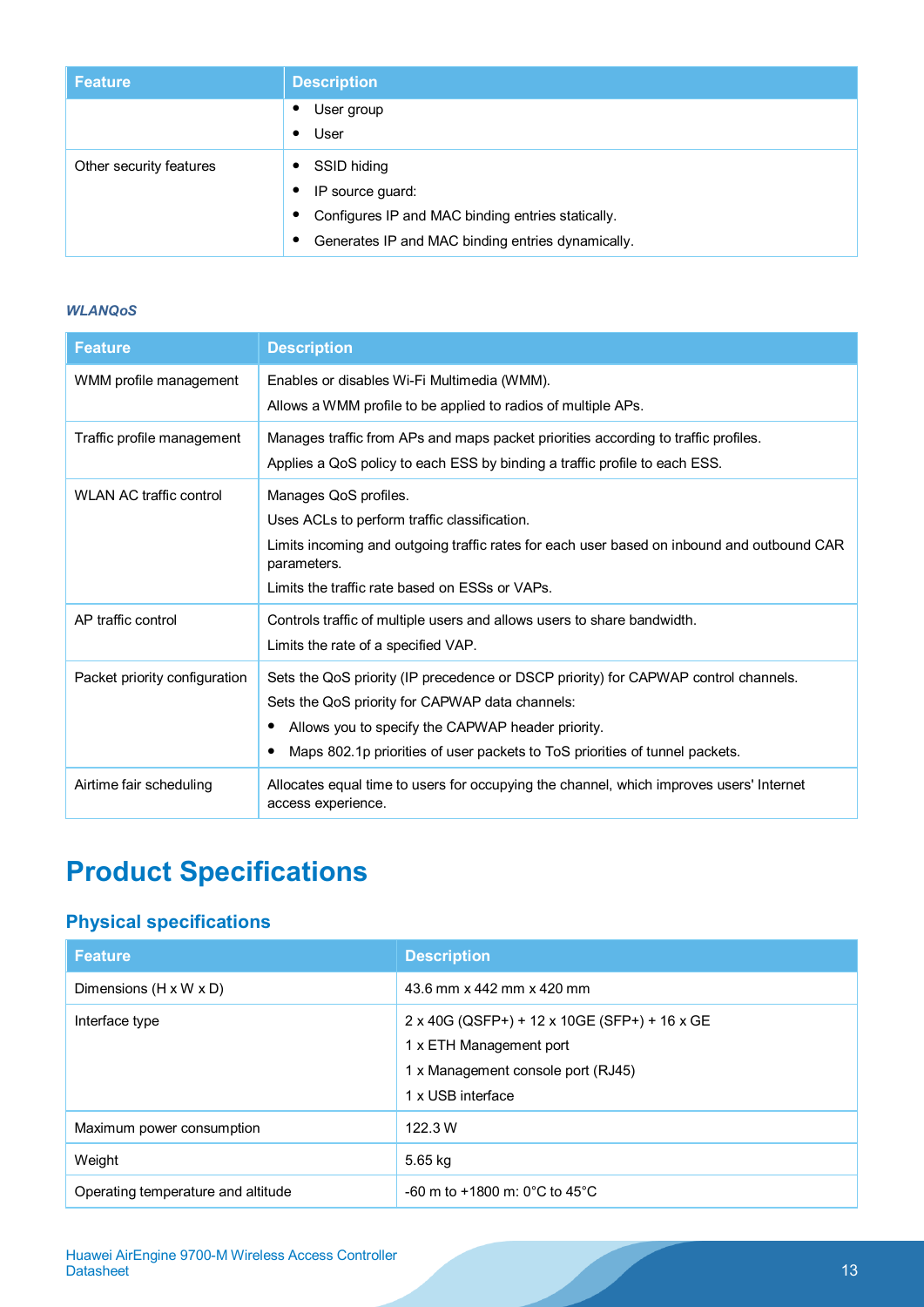| <b>Feature</b>    | <b>Description</b>                                                                         |
|-------------------|--------------------------------------------------------------------------------------------|
|                   | 1800 m to 5000 m: Temperature decreases by 1°C every time the<br>altitude increases 220 m. |
| Relative humidity | 5% RH to 95% RH, noncondensing                                                             |
| Power module      | AC power modules, supporting hot swapping, and hot backup                                  |

# **Performance Specifications**

| <b>Feature</b>                         | <b>Description</b>                                                                                                                                                                                                                                               |
|----------------------------------------|------------------------------------------------------------------------------------------------------------------------------------------------------------------------------------------------------------------------------------------------------------------|
| Number of managed APs                  | Central APs: 256<br>Common APs and RUs: 2048<br><b>NOTE</b><br>The RUs managed by the WLAN AC do not occupy the WLAN AC's<br>license resources. However, the total number of managed common APs<br>and RUs cannot exceed the upper limit allowed by the WLAN AC. |
| Number of access users                 | 32768<br><b>NOTE</b><br>The maximum number of access users varies depending on the<br>authentication mode.                                                                                                                                                       |
| Number of MAC address entries          | 65536                                                                                                                                                                                                                                                            |
| Forwarding capability                  | 120Gbps                                                                                                                                                                                                                                                          |
| Number of VLANs                        | 4096                                                                                                                                                                                                                                                             |
| Number of routing entries              | IPv4: 16384<br>٠<br>IPv6: 4096<br>٠                                                                                                                                                                                                                              |
| Number of ARP entries                  | 65536                                                                                                                                                                                                                                                            |
| Number of multicast forwarding entries | 2048                                                                                                                                                                                                                                                             |
| Number of DHCP IP address pools        | 256 IP address pools, each of which contains a maximum of 65536 IP<br>addresses                                                                                                                                                                                  |
| Number of local accounts               | 4096                                                                                                                                                                                                                                                             |
| Number of ACLs                         | 32768                                                                                                                                                                                                                                                            |

# **Ordering Information**

| <b>Part Number</b> | <b>Description</b>                                                                        |
|--------------------|-------------------------------------------------------------------------------------------|
| 02352RDR           | AirEngine9700-M mainframe (16*GE ports, 12*10GE SFP+ ports, 2*40GE QSFP+ ports, no power) |
| 02312FFU           | 600W AC Power Module (Back to Front, Power panel side exhaust)                            |
| 88035WEY           | AirEngine Access Controller AP Resource License (1 AP)                                    |

# **More Information**

For more information about Huawei WLAN products, visit [http://e.huawei.com](http://e.huawei.com/) or contact us in the following ways: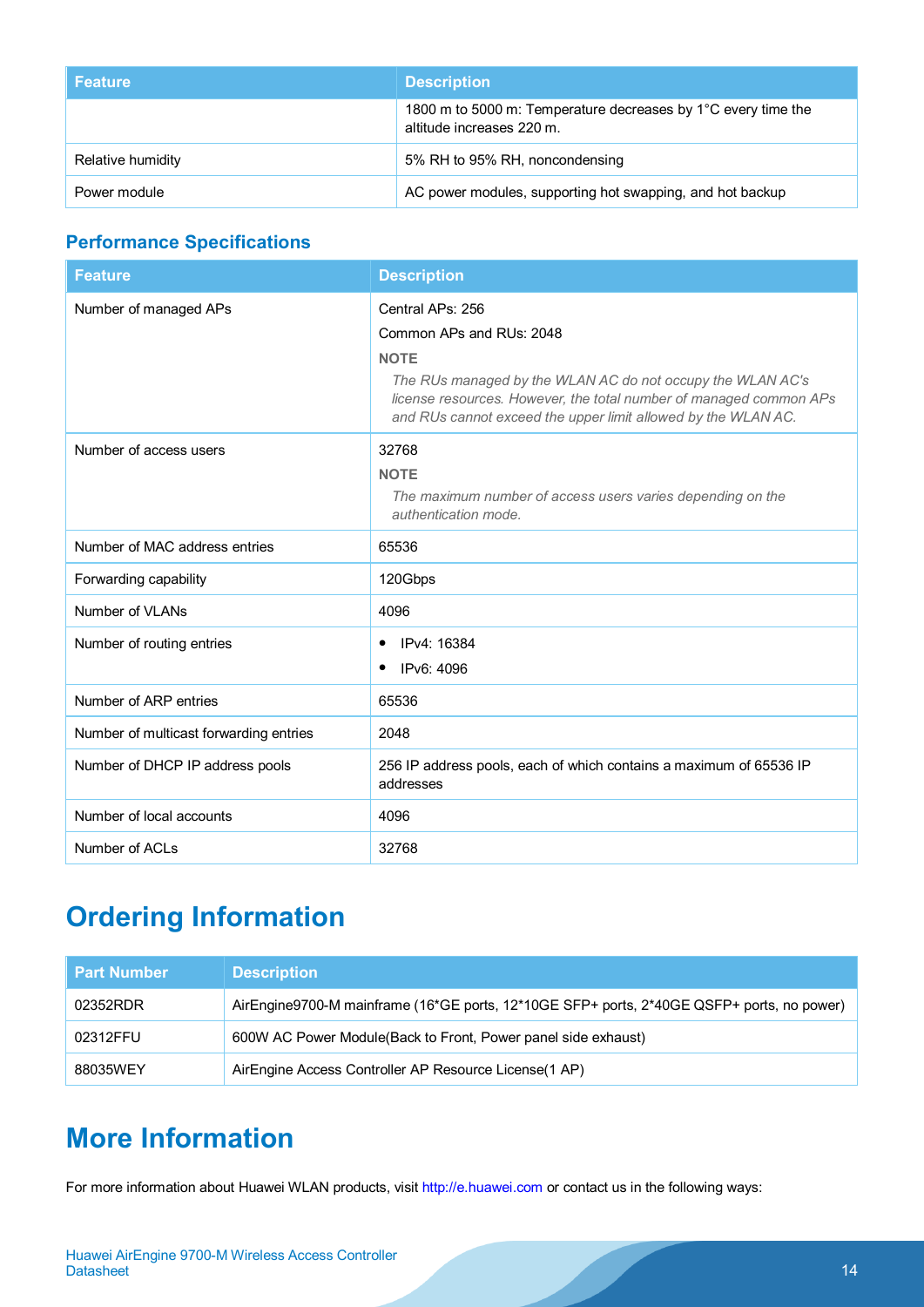- Global service hotline:<http://e.huawei.com/en/service-hotline>
- Logging in to the Huawei Enterprise technical support web:<http://support.huawei.com/enterprise/>
- Sending an email to the customer service mailbox: support\_e@huawei.com